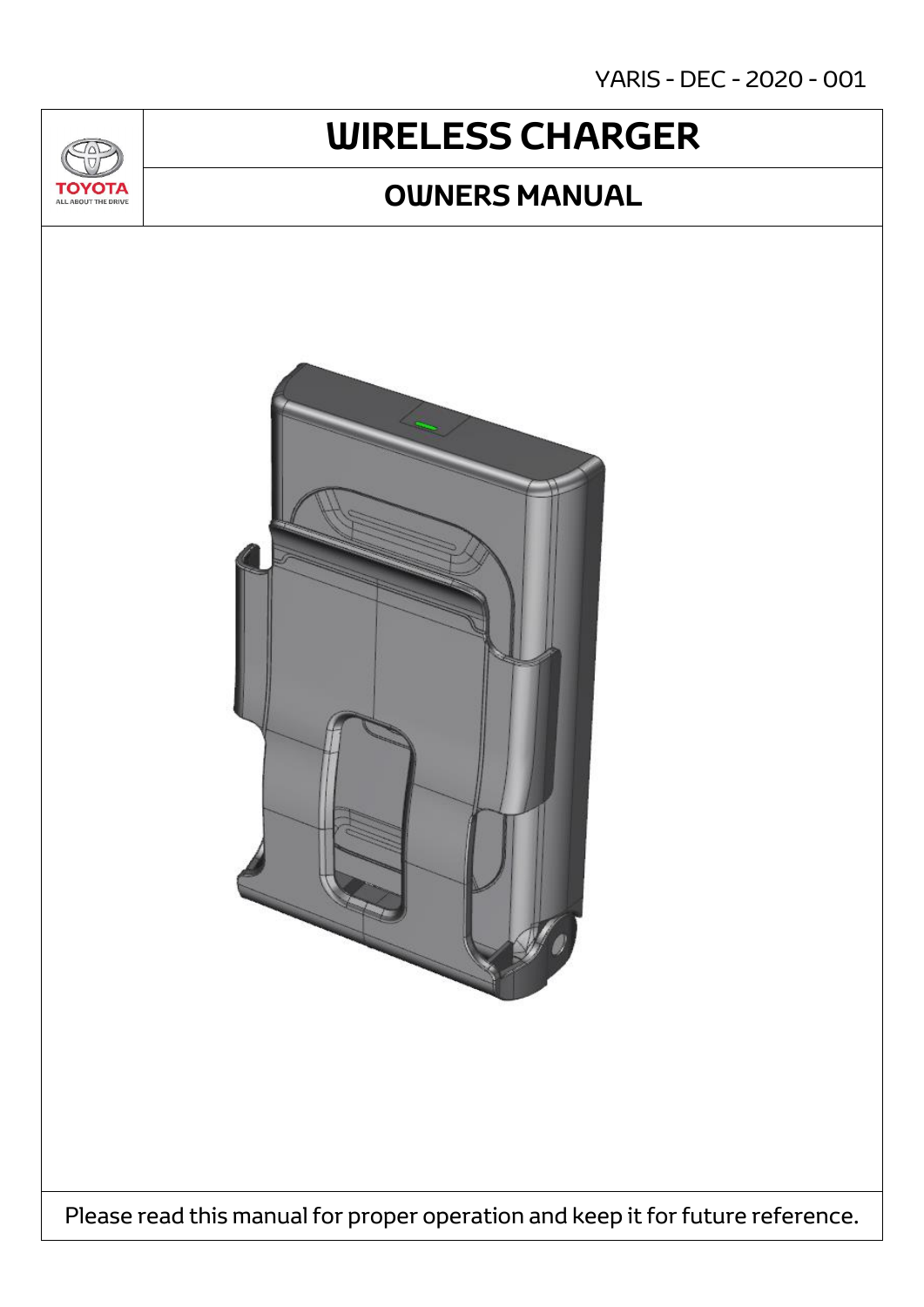YARIS - DEC - 2020 - 001



### **TABLE OF CONTENTS**

#### **WIRELESS CHARGER**

| <b>Section</b> | <b>Title</b>               | Page           |
|----------------|----------------------------|----------------|
| 1.0            | <b>Warning</b>             | 1              |
|                |                            |                |
| 2.0            | <b>Product Description</b> | $\overline{2}$ |
|                |                            |                |
| 3.0            | <b>User Instruction</b>    | $\mathbf{3}$   |
|                |                            |                |
| 4.0            | <b>Precaution</b>          | 4              |
|                |                            |                |
| 5.0            | <b>Notice</b>              | 5              |

Please read this manual for proper operation and keep it for future reference.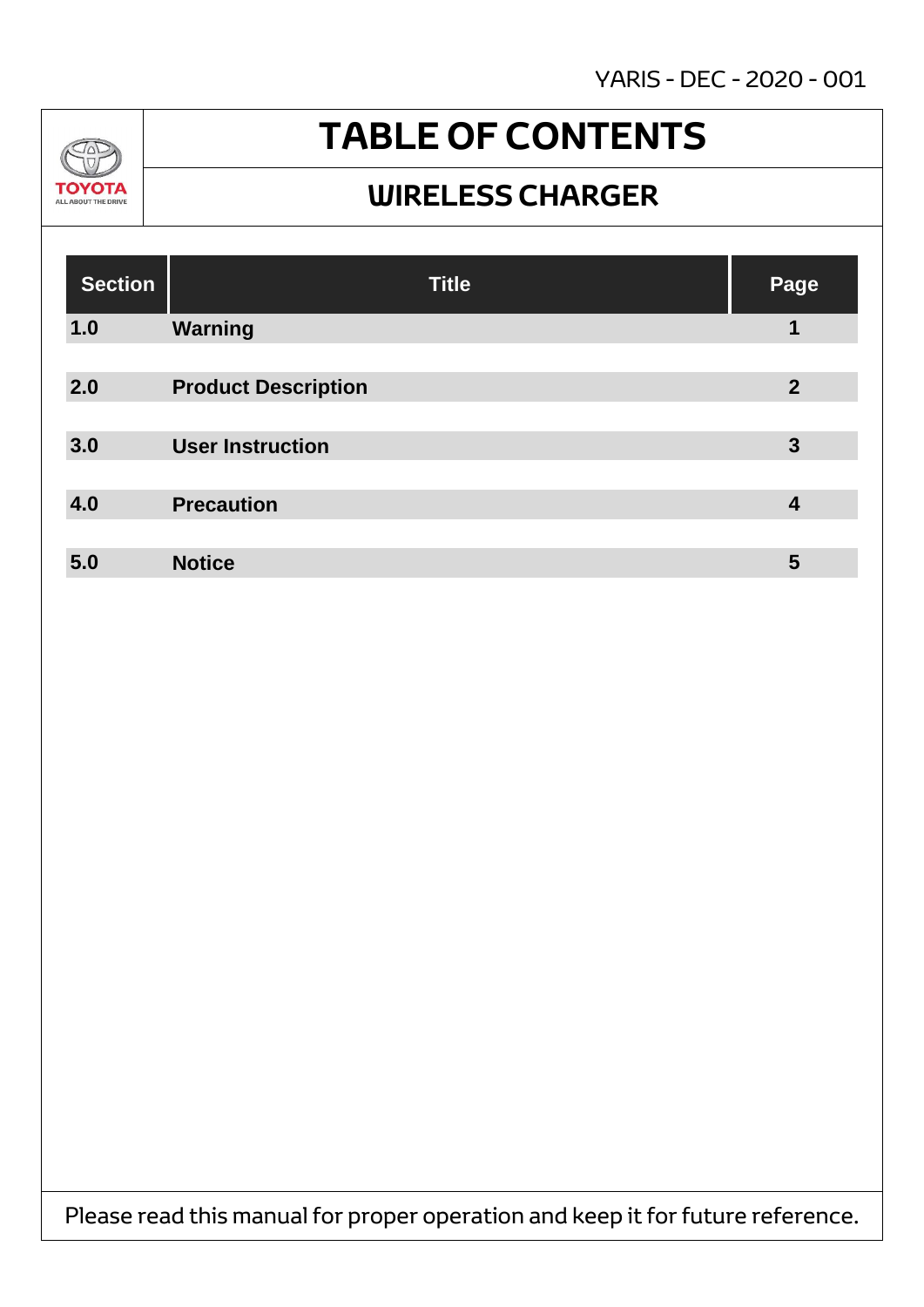### **SECTION 1.0**

#### **Warning**

When charging a portable device while driving, for safety reasons, the driver should not operate the portable device.



**!**

People with implantable cardiac pacemakers, cardiac resynchronization therapy pacemakers or implantable cardioverter defibrillators, as well as any other electrical medical device, should consult their physician about the usage of the wireless charger. Operations of the wireless charger may have an affect on medical devices.



Observe the following precautions. Failure to do so may result in the possibility of fire, equipment failure or damage, or burns due to heat.

- •Do not put any metallic object between the charging area and the portable device while charging.
- •Do not attach metallic objects, such as aluminium stickers, to the charging area.
- •Do not cover the wireless charger with a cloth or other object while charging.
- •Do not attempt to charge portable devices which are not compatible with the Qi wireless charging standard.
- •Do not disassemble, modify or remove the wireless charger.
- •Do not apply force or impact to the wireless charger.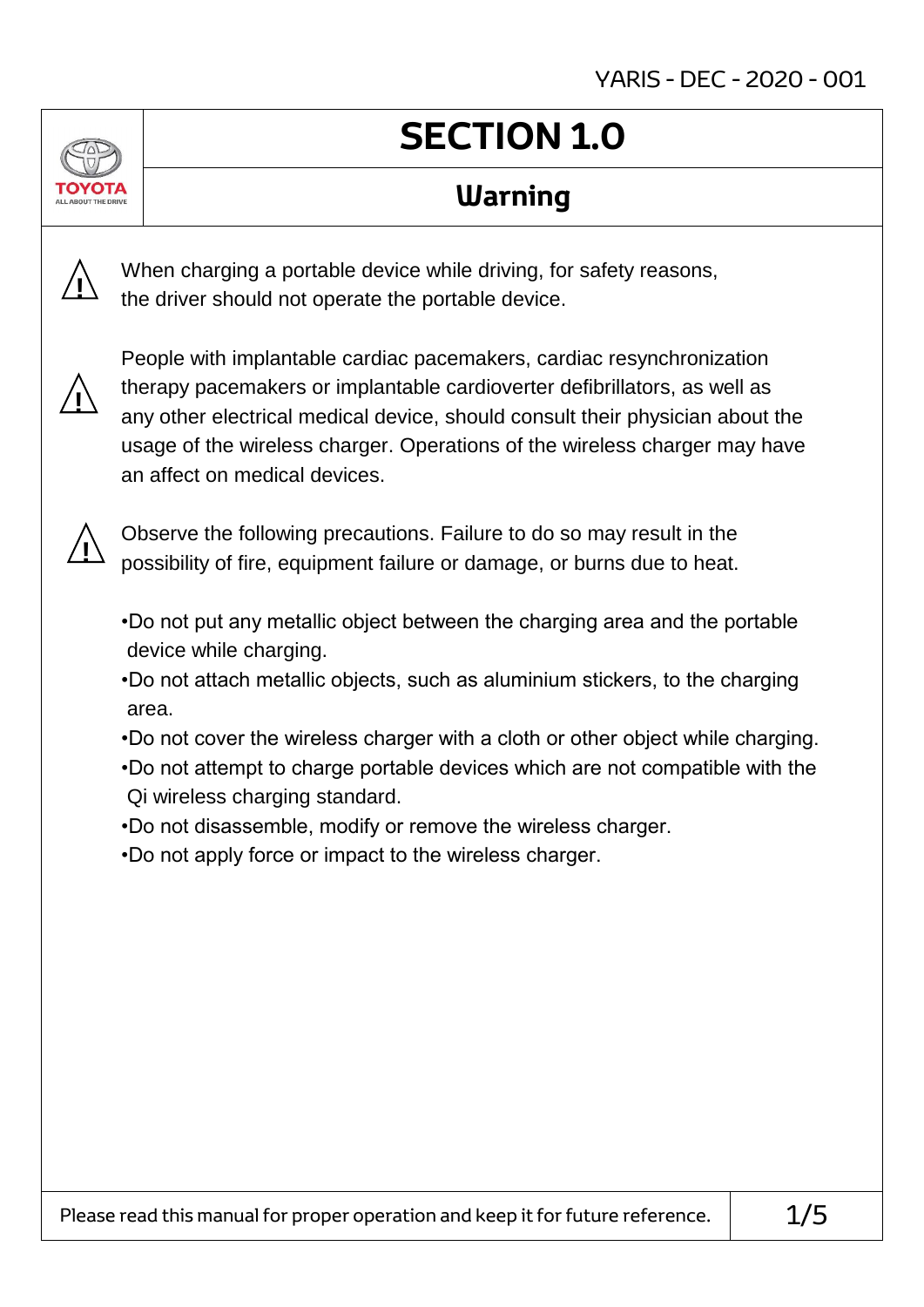### **SECTION 2.0**

### **Product Description**



*Figure 2.0: Wireless Charger*

A portable device, such as a smartphone or mobile battery, can be charged by just placing it on the charging area, provided the device is compatible with the Qi wireless charging standard created by the Wireless Power Consortium.

•

The Wireless Charger (WLC) cannot be used with a portable device that is larger than the charging area. Additionally, depending on the portable device, the wireless charger may not operate properly.

| Input Voltage                        | <b>DC9V~16V</b>                 |  |  |
|--------------------------------------|---------------------------------|--|--|
| <b>Maximum Output Current</b>        | Max 2.0A                        |  |  |
| <b>Maximum Output Power</b>          | Max 15W                         |  |  |
| <b>Operating frequency</b>           | $120kHz - 127kHz$ (With load)   |  |  |
|                                      | 80kHz - 150kHz (Without load)   |  |  |
| <b>Support Android Fast Charging</b> | Yes                             |  |  |
| <b>Support iOS Fast Charging</b>     | Yes                             |  |  |
| Protection                           | <b>Short Circuit</b>            |  |  |
|                                      | <b>Foreign Object Detection</b> |  |  |
|                                      | <b>Over Temperature</b>         |  |  |
|                                      | Over Load                       |  |  |

*Table2.0: Specification*

Please read this manual for proper operation and keep it for future reference.  $\vert$  2/5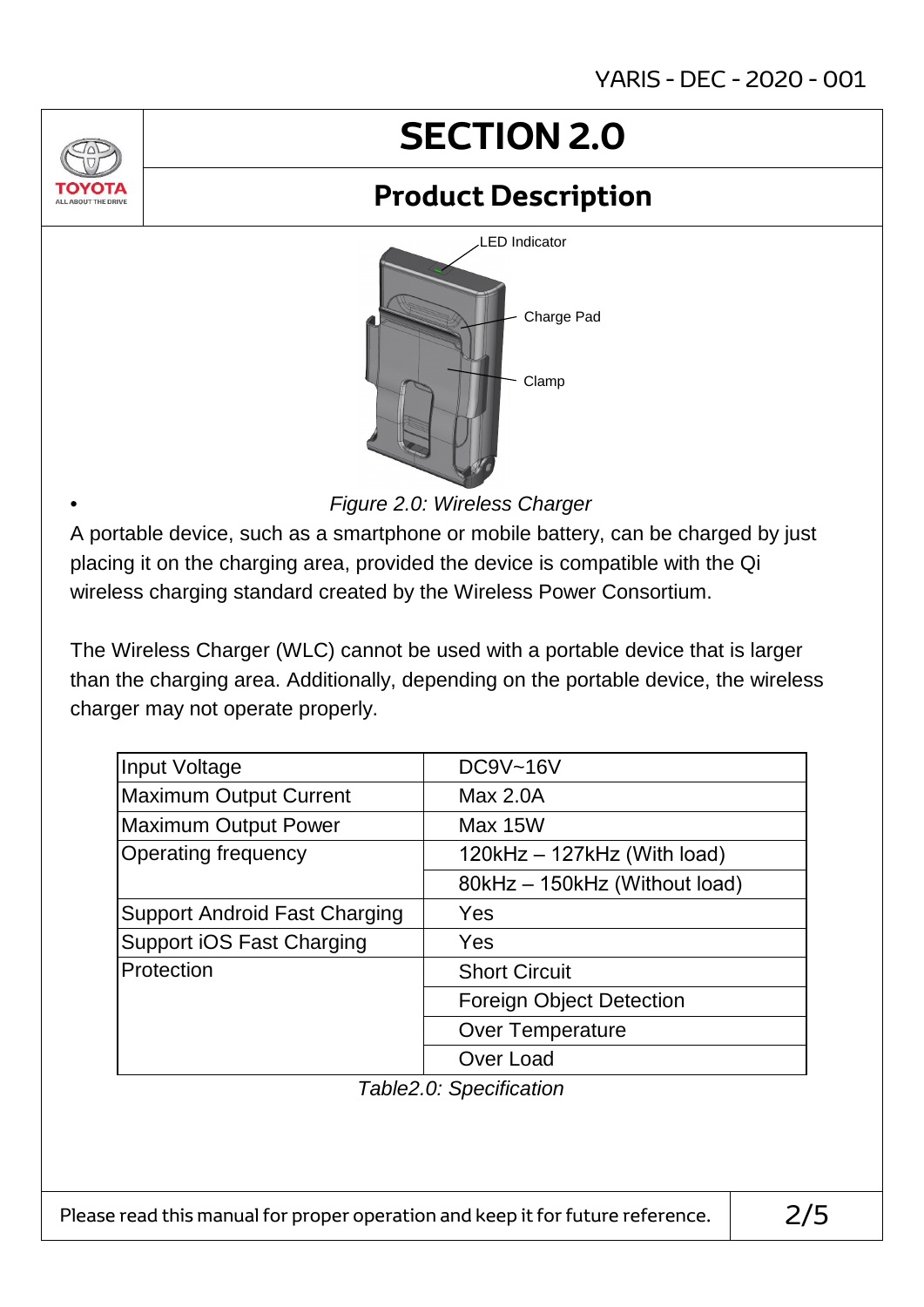

# **SECTION 3.0**

#### **User Instruction**

- i- The WLC will automatically turn ON after 4 seconds when the car ignition is on and all the doors are closed. The LED charging indicator will turn *Green* during Standby mode.
- ii- Slip the portable device into the WLC clamp opening and make sure it is aligned properly to the center of the charging pad.
- iii- The LED Charging indicator light will change to *Amber* once the charging begins. After the charging is complete, the *Amber* light will change to *Green.*

#### Recharging function

- If a certain amount of time has elapsed since charging completed and the portable device has not been moved, the wireless charger will restart charging.
- If the portable device is moved within the charging area, charging will stop temporarily then restart

| Portable<br>device                                                                    | <b>LED Charging</b><br>indicator |       | <b>Status</b>                                                                                                                                                                 |  |  |  |
|---------------------------------------------------------------------------------------|----------------------------------|-------|-------------------------------------------------------------------------------------------------------------------------------------------------------------------------------|--|--|--|
|                                                                                       | Pattern                          | Color |                                                                                                                                                                               |  |  |  |
| <b>WLC</b>                                                                            | No light up                      |       | - WLC system is Off                                                                                                                                                           |  |  |  |
| clamp<br>opening                                                                      | Light up                         | Green | - WLC system is On (Standby Mode)<br>- Charging is complete                                                                                                                   |  |  |  |
|                                                                                       | Light up                         | Amber | - Portable device is placed on the WLC<br>& charging                                                                                                                          |  |  |  |
| Portable<br>device                                                                    | <b>Blinks</b>                    | Amber | Detect foreign object by the WLC<br>- Portable device has gap with the WLC<br>- Portable device is not placed correctly<br>on the WLC<br>- Temperature of the WLC is too high |  |  |  |
| insert to the<br><b>WLC</b>                                                           | Table 3.0: Operational Indicator |       |                                                                                                                                                                               |  |  |  |
| Figure 3.0: Console Box area                                                          |                                  |       |                                                                                                                                                                               |  |  |  |
| 3/5<br>Please read this manual for proper operation and keep it for future reference. |                                  |       |                                                                                                                                                                               |  |  |  |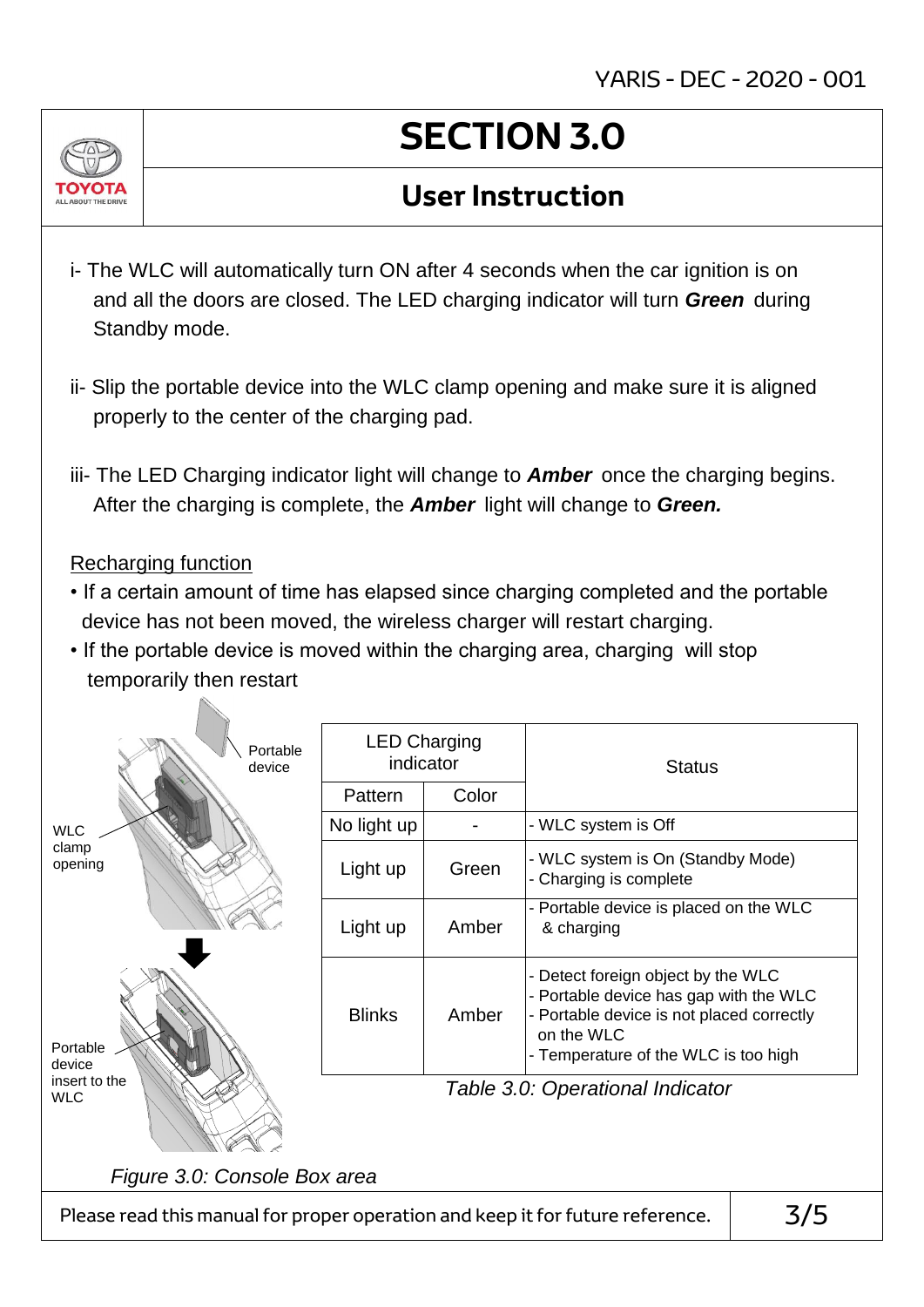

## **SECTION 4.0**

#### **Precaution**

- Always remove foreign objects from the charge pad before charging the portable device.
- Be sure the surface of charge pad is clear of dust and other debris before charging.
- Do not spill liquids (i. e. water, drinks, etc.) on the WLC
- Do not use oil, grease, alcohol, benzine or thinner to clean the charge pad.
- Do not cover the WLC with towel, cloth, or other objects while charging.
- Avoid spraying aerosols which may come in contact with the charge pad surface.
- Do not charge a portable device if a cover or accessory which is not Qi compatible is attached. Depending on the type of cover and/or accessory attached, it may not be possible to charge the portable device. If the portable device is placed on the charging area and does not charge, remove the cover and/or accessories.
- While charging, the wireless charger and the portable device will become warm. This is not a malfunction. If a portable device becomes warm while charging and charging stops due to the protection function of the portable device, wait until the portable device cools down and charge it again.